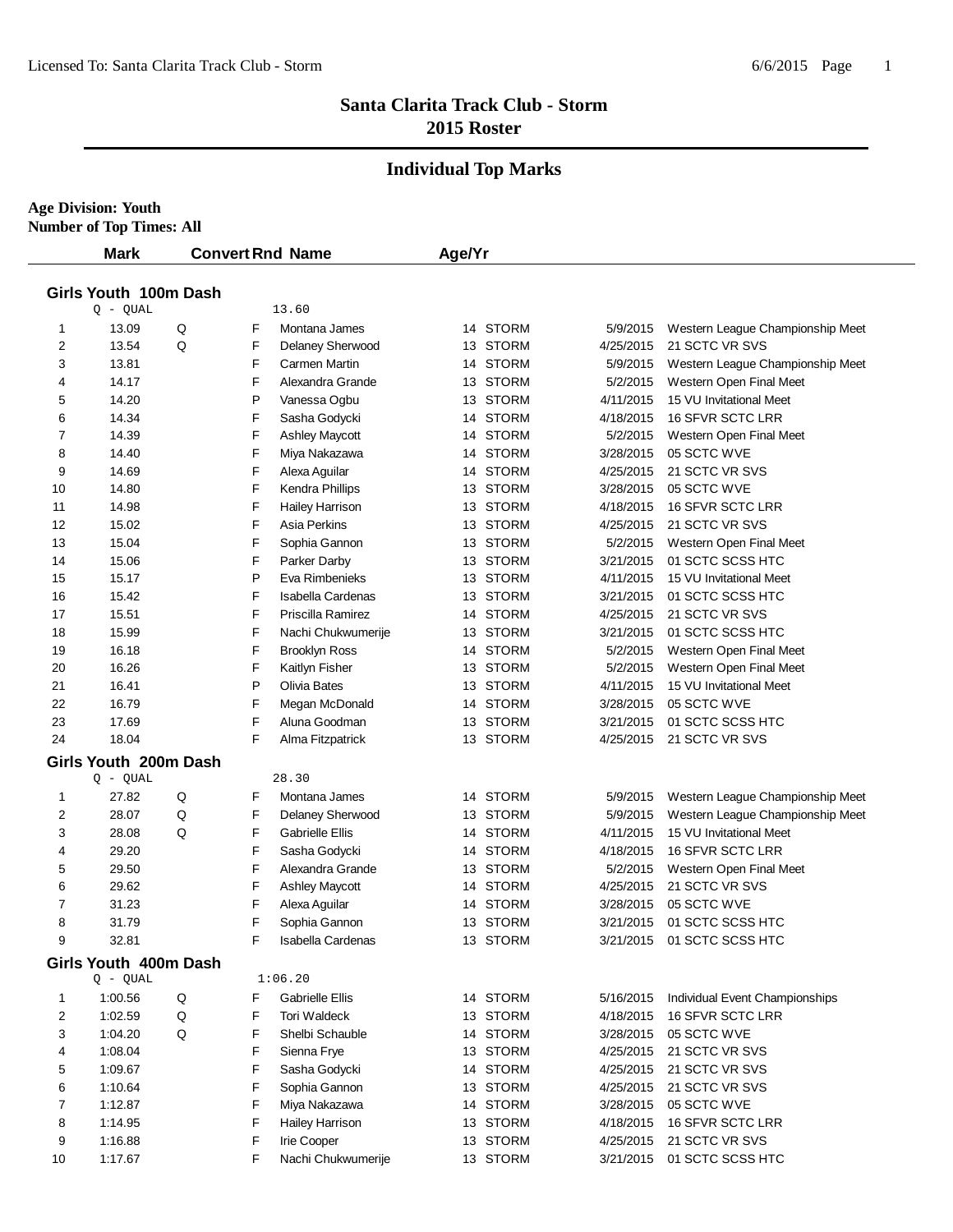# **Individual Top Marks**

|    | <b>Mark</b>                  |   |   | <b>Convert Rnd Name</b> | Age/Yr |          |           |                                           |
|----|------------------------------|---|---|-------------------------|--------|----------|-----------|-------------------------------------------|
|    |                              |   |   |                         |        |          |           |                                           |
| 11 | 1:29.33                      |   | F | Alyssa Rodin            |        | 13 STORM | 3/28/2015 | 05 SCTC WVE                               |
| 12 | 1:34.39                      |   | F | Megan McDonald          |        | 14 STORM | 3/21/2015 | 01 SCTC SCSS HTC                          |
|    | Girls Youth 800m Run         |   |   |                         |        |          |           |                                           |
|    | $Q - QUAL$                   |   |   | 2:39.35                 |        |          |           |                                           |
| 1  | 2:29.11                      | Q | F | Tori Waldeck            |        | 13 STORM | 5/16/2015 | Individual Event Championships            |
| 2  | 2:32.72                      | Q | F | Shelbi Schauble         |        | 14 STORM | 4/18/2015 | 16 SFVR SCTC LRR                          |
| 3  | 2:32.78                      | Q | F | Audrey Dang             |        | 13 STORM | 4/18/2015 | 16 SFVR SCTC LRR                          |
| 4  | 2:33.02                      | Q | F | Kaela Berretta          |        | 13 STORM | 4/18/2015 | 16 SFVR SCTC LRR                          |
| 5  | 2:35.26                      | Q | F | Sienna Frye             |        | 13 STORM | 5/9/2015  | Western League Championship Meet          |
| 6  | 2:36.61                      | Q | F | Amaya Aguilar           |        | 14 STORM | 5/9/2015  | Western League Championship Meet          |
| 7  | 2:48.97                      |   | F | Sophia Gannon           |        | 13 STORM | 4/18/2015 | <b>16 SFVR SCTC LRR</b>                   |
| 8  | 2:55.36                      |   | F | Kylie Rasplicka         |        | 14 STORM | 4/4/2015  | 10 NP SCTC                                |
| 9  | 2:55.72                      |   | F | Sarah Benitez           |        | 13 STORM | 4/4/2015  | 10 NP SCTC                                |
| 10 | 2:57.66                      |   | F | Alysa Branda            |        | 14 STORM | 4/4/2015  | 10 NP SCTC                                |
| 11 | 3:00.93                      |   | F | Miya Nakazawa           |        | 14 STORM | 3/28/2015 | 05 SCTC WVE                               |
|    | Girls Youth 1500m Run        |   |   |                         |        |          |           |                                           |
|    | $Q - QUAL$                   |   |   | 5:33.50                 |        |          |           |                                           |
| 1  | 4:57.93                      | Q | F | Tori Waldeck            |        | 13 STORM | 4/25/2015 | 21 SCTC VR SVS                            |
| 2  | 5:09.49                      | Q | F | Sienna Frye             |        | 13 STORM | 5/9/2015  | Western League Championship Meet          |
| 3  | 5:09.70                      | Q | F | Kaela Berretta          |        | 13 STORM | 5/9/2015  | Western League Championship Meet          |
| 4  | 5:10.24                      | Q | F | Audrey Dang             |        | 13 STORM | 5/9/2015  | Western League Championship Meet          |
| 5  | 5:29.14                      | Q | F | Amaya Aguilar           |        | 14 STORM | 4/25/2015 | 21 SCTC VR SVS                            |
| 6  | 5:40.24                      |   | F | Kylie Rasplicka         |        | 14 STORM | 4/4/2015  | 10 NP SCTC                                |
| 7  | 5:40.57                      |   | F | Sarah Benitez           |        | 13 STORM | 4/25/2015 | 21 SCTC VR SVS                            |
| 8  | 5:43.11                      |   | F | Shelbi Schauble         |        | 14 STORM | 4/11/2015 | 15 VU Invitational Meet                   |
| 9  | 5:54.98                      |   | F | Alysa Branda            |        | 14 STORM | 4/4/2015  | 10 NP SCTC                                |
| 10 | 6:11.35                      |   | F | Kayla Prieto            |        | 14 STORM | 5/2/2015  | Western Open Final Meet                   |
| 11 | 6:11.82                      |   | F | <b>Grace Seper</b>      |        | 14 STORM | 3/21/2015 | 01 SCTC SCSS HTC                          |
| 12 | 6:37.37                      |   | F | Alyssa Rodin            |        | 13 STORM | 3/28/2015 | 05 SCTC WVE                               |
| 13 | 7:13.78                      |   | F | Olivia Bates            |        | 13 STORM | 4/4/2015  | 10 NP SCTC                                |
|    | Girls Youth 3000m Run        |   |   |                         |        |          |           |                                           |
|    | $Q - QUAL$                   |   |   | 12:59.00                |        |          |           |                                           |
| 1  | 11:27.00                     | Q | F | Kaela Berretta          |        | 13 STORM | 3/28/2015 | 05 SCTC WVE                               |
| 2  | 11:27.20                     | Q | F | Audrey Dang             |        | 13 STORM | 3/28/2015 | 05 SCTC WVE                               |
| 3  | 11:50.62                     | Q | F | Amaya Aguilar           |        | 14 STORM | 5/9/2015  | Western League Championship Meet          |
| 4  | 11:56.38                     | Q | F | Sarah Benitez           |        | 13 STORM | 5/16/2015 | Individual Event Championships            |
| 5  | 12:19.23                     | Q | F | Kylie Rasplicka         |        | 14 STORM |           | 4/18/2015 16 SFVR SCTC LRR                |
| 6  | 13:26.18                     |   | F | Alysa Branda            |        | 14 STORM |           | 4/18/2015 16 SFVR SCTC LRR                |
|    | Girls Youth 100m Hurdles 30" |   |   |                         |        |          |           |                                           |
|    | $Q - QUAL$                   |   |   | 19.60 15                |        |          |           |                                           |
| 1  | 20.38                        |   | F | Delaney Sherwood        |        | 13 STORM |           | 5/9/2015 Western League Championship Meet |
| 2  | 20.65                        |   | F | Asia Perkins            |        | 13 STORM | 5/9/2015  | Western League Championship Meet          |
| 3  | 21.00                        |   | F | Eva Rimbenieks          |        | 13 STORM | 4/25/2015 | 21 SCTC VR SVS                            |
| 4  | 21.87                        |   | F | Olivia Bates            |        | 13 STORM | 5/9/2015  | Western League Championship Meet          |
| 5  | 23.26                        |   | F | Kaitlyn Fisher          |        | 13 STORM |           | 5/2/2015 Western Open Final Meet          |
|    | Girls Youth Long Jump        |   |   |                         |        |          |           |                                           |
|    | $Q - QUAL$                   |   |   | $14 - 01.00$            |        |          |           |                                           |
| 1  | 15-11.00                     | Q | F | Montana James           |        | 14 STORM |           | 5/16/2015 Individual Event Championships  |
| 2  | 13-00.50                     |   | F | Megan McDonald          |        | 14 STORM |           | 3/21/2015 01 SCTC SCSS HTC                |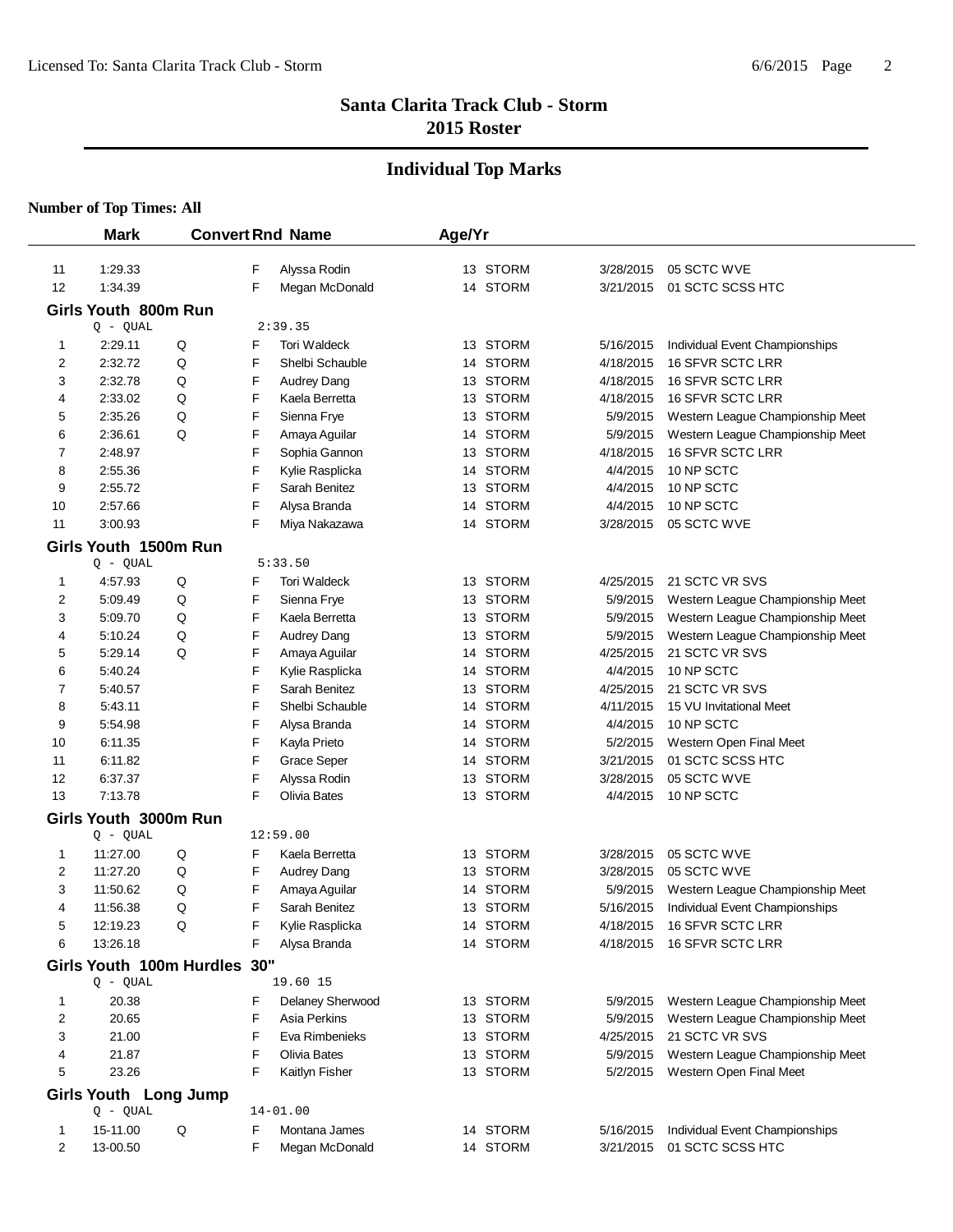#### **Individual Top Marks**

|       | <b>Mark</b>                |   |   | <b>Convert Rnd Name</b>    | Age/Yr |          |           |                                           |
|-------|----------------------------|---|---|----------------------------|--------|----------|-----------|-------------------------------------------|
|       |                            |   |   |                            |        |          |           |                                           |
| 3     | 12-10.25                   |   | F | Sophia Gannon              |        | 13 STORM | 5/2/2015  | Western Open Final Meet                   |
| 4     | 12-08.00                   |   | F | Hailey Harrison            |        | 13 STORM | 5/2/2015  | Western Open Final Meet                   |
| 5     | 9-03.00                    |   | F | Alma Fitzpatrick           |        | 13 STORM | 4/25/2015 | 21 SCTC VR SVS                            |
| 6     | 7-05.50                    |   | F | Aluna Goodman              |        | 13 STORM | 3/21/2015 | 01 SCTC SCSS HTC                          |
|       | Girls Youth Shot Put 6 lb. |   |   |                            |        |          |           |                                           |
|       | $Q - QUAL$                 |   |   | 25-02.00 15                |        |          |           |                                           |
| 1     | 27-10.50                   | Q | F | Vanessa Ogbu               |        | 13 STORM | 5/9/2015  | Western League Championship Meet          |
| 2     | 21-09.50                   |   | F | Olivia Bates               |        | 13 STORM | 4/18/2015 | 16 SFVR SCTC LRR                          |
| 3     | 21-00.50                   |   | F | Nachi Chukwumerije         |        | 13 STORM | 3/28/2015 | 05 SCTC WVE                               |
| 4     | 18-00.50                   |   | F | Alyssa Rodin               |        | 13 STORM | 4/18/2015 | <b>16 SFVR SCTC LRR</b>                   |
|       | Boys Youth 100m Dash       |   |   |                            |        |          |           |                                           |
|       | $Q - QUAL$                 |   |   | 12.60                      |        |          |           |                                           |
| 1     | 11.76                      | Q | F | Solomon Strader            |        | 14 STORM | 4/25/2015 | 21 SCTC VR SVS                            |
| 2     | 12.18                      | Q | P | Mya Davis                  |        | 14 STORM | 5/9/2015  | Western League Championship Meet          |
| 3     | 12.37                      | Q | F | <b>Isaiah Turner</b>       |        | 14 STORM | 4/25/2015 | 21 SCTC VR SVS                            |
| 4     | 12.90                      |   | F | <b>Christopher Hawkins</b> |        | 14 STORM | 4/25/2015 | 21 SCTC VR SVS                            |
| 5     | 13.08                      |   | F | Joey Mondragon             |        | 13 STORM | 3/28/2015 | 05 SCTC WVE                               |
| 6     | 13.41                      |   | F | <b>Matthew Coletto</b>     |        | 13 STORM | 4/25/2015 | 21 SCTC VR SVS                            |
| 7     | 13.49                      |   | F | Alec McDonald              |        | 13 STORM | 4/18/2015 | <b>16 SFVR SCTC LRR</b>                   |
| 8     | 13.77                      |   | F | Xavier Provens             |        | 13 STORM | 3/21/2015 | 01 SCTC SCSS HTC                          |
| 9     | 14.06                      |   | F | Johnnie Ray Poucher        |        | 14 STORM | 4/25/2015 | 21 SCTC VR SVS                            |
| 10    | 14.23                      |   | F | Andrew Sharp               |        | 13 STORM | 3/28/2015 | 05 SCTC WVE                               |
| 11    | 14.40                      |   | F | Nicholas Maekawa           |        | 13 STORM | 4/25/2015 | 21 SCTC VR SVS                            |
| 12    | 14.49                      |   | F | Martin Mahaluf             |        | 13 STORM | 5/2/2015  | Western Open Final Meet                   |
| 13    | 14.55                      |   | P | Jason O'Sullivan           |        | 14 STORM | 4/11/2015 | 15 VU Invitational Meet                   |
| 14    | 14.73                      |   | F | Cameron Cruz               |        | 13 STORM | 3/21/2015 | 01 SCTC SCSS HTC                          |
| 15    | 14.87                      |   | F | <b>Dillon Bixler</b>       |        | 13 STORM | 3/21/2015 | 01 SCTC SCSS HTC                          |
| 16    | 14.92                      |   | F | Kyle Gonzales              |        | 14 STORM | 4/25/2015 | 21 SCTC VR SVS                            |
| 17    | 15.04                      |   | F | Alexandre Daigneault       |        | 13 STORM | 3/21/2015 | 01 SCTC SCSS HTC                          |
| 18    | 15.46                      |   | F | <b>Mason Peters</b>        |        | 13 STORM | 4/25/2015 | 21 SCTC VR SVS                            |
| 19    | 16.32                      |   | F | <b>Ethan Torres</b>        |        | 14 STORM |           | 4/25/2015 21 SCTC VR SVS                  |
|       | Boys Youth 200m Dash       |   |   |                            |        |          |           |                                           |
|       | $Q - QUAL$                 |   |   | 26.00                      |        |          |           |                                           |
| 1     | 24.18                      | Q | F | Solomon Strader            |        | 14 STORM | 4/25/2015 | 21 SCTC VR SVS                            |
| 2     | 24.72                      | Q | F | Mya Davis                  |        | 14 STORM | 5/9/2015  | Western League Championship Meet          |
| 3     | 24.98                      | Q | F | <b>Isaiah Turner</b>       |        | 14 STORM |           | 5/9/2015 Western League Championship Meet |
| 4     | 25.82                      | Q | F | Nick Jenney                |        | 14 STORM |           | 4/25/2015 21 SCTC VR SVS                  |
| 5     | 26.09                      |   | F | Joey Mondragon             |        | 13 STORM | 4/18/2015 | <b>16 SFVR SCTC LRR</b>                   |
| 6     | 27.00                      |   | F | Alec McDonald              |        | 13 STORM | 4/18/2015 | 16 SFVR SCTC LRR                          |
| 7     | 27.09                      |   | F | <b>Christopher Hawkins</b> |        | 14 STORM | 4/25/2015 | 21 SCTC VR SVS                            |
| 8     | 28.96                      |   | F | Xavier Provens             |        | 13 STORM | 4/4/2015  | 10 NP SCTC                                |
| 9     | 29.05                      |   | F | Jason O'Sullivan           |        | 14 STORM | 4/25/2015 | 21 SCTC VR SVS                            |
| 10    | 29.12                      |   | F | <b>John Fredericks</b>     |        | 14 STORM | 4/18/2015 | 16 SFVR SCTC LRR                          |
| 11    | 29.80                      |   | F | Martin Mahaluf             |        | 13 STORM | 5/2/2015  | Western Open Final Meet                   |
| 12    | 30.46                      |   | F | <b>Dillon Bixler</b>       |        | 13 STORM | 3/28/2015 | 05 SCTC WVE                               |
| 13    | 32.27                      |   | F | Alexandre Daigneault       |        | 13 STORM | 3/21/2015 | 01 SCTC SCSS HTC                          |
|       | Boys Youth 400m Dash       |   |   |                            |        |          |           |                                           |
|       | $Q - QUAL$                 |   |   | 58.80                      |        |          |           |                                           |
| 1*    | 56.71                      | Q | F | Antonio Marroquin          |        | 14 STORM | 5/16/2015 | Individual Event Championships            |
| $1^*$ | 56.71                      | Q | F | Nick Jenney                |        | 14 STORM | 5/9/2015  | Western League Championship Meet          |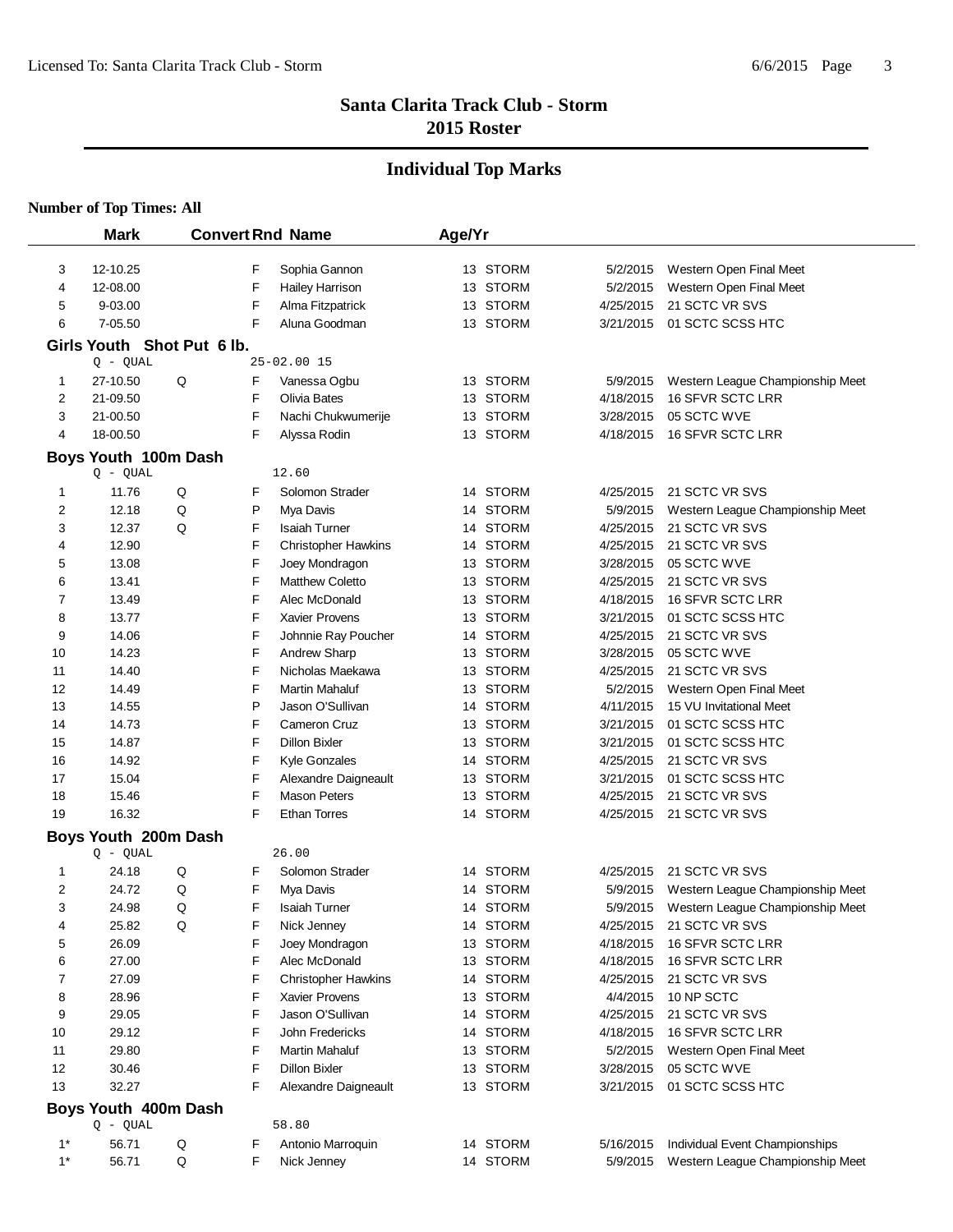# **Individual Top Marks**

|          | <b>Mark</b>           |   |        | <b>Convert Rnd Name</b>               | Age/Yr |                      |                      |                                  |
|----------|-----------------------|---|--------|---------------------------------------|--------|----------------------|----------------------|----------------------------------|
|          |                       |   |        |                                       |        |                      |                      |                                  |
| 3        | 1:00.91               |   | F      | Joey Mondragon                        |        | 13 STORM             | 4/25/2015            | 21 SCTC VR SVS                   |
| 4        | 1:01.06               |   | F      | Joshua Aina                           |        | 14 STORM             | 4/4/2015             | 10 NP SCTC                       |
| 5        | 1:04.79               |   | F      | Josh Weide                            |        | 14 STORM             | 5/2/2015             | Western Open Final Meet          |
| 6        | 1:04.97               |   | F      | Jason O'Sullivan                      |        | 14 STORM             | 4/18/2015            | 16 SFVR SCTC LRR                 |
| 7        | 1:10.09               |   | F      | Andrew Sharp                          |        | 13 STORM             | 3/28/2015            | 05 SCTC WVE                      |
| 8        | 1:10.20               |   | F      | Alexandre Daigneault                  |        | 13 STORM             | 4/18/2015            | 16 SFVR SCTC LRR                 |
| 9        | 1:10.63               |   | F      | Martin Mahaluf                        |        | 13 STORM             | 4/18/2015            | 16 SFVR SCTC LRR                 |
| 10       | 1:12.33               |   | F      | John Fredericks                       |        | 14 STORM             | 3/28/2015            | 05 SCTC WVE                      |
| 11       | 1:18.22               |   | F      | Cameron Cruz                          |        | 13 STORM             | 4/11/2015            | 15 VU Invitational Meet          |
| 12       | 1:30.34               |   | F      | Carter Roth                           |        | 13 STORM             | 3/21/2015            | 01 SCTC SCSS HTC                 |
|          | Boys Youth 800m Run   |   |        |                                       |        |                      |                      |                                  |
|          | $Q - QUAL$            |   |        | 2:25.70                               |        |                      |                      |                                  |
| 1        | 2:13.56               | Q | F      | Cory Ellis                            |        | 14 STORM             | 5/9/2015             | Western League Championship Meet |
| 2        | 2:17.49               | Q | F      | Rylan Wadkins                         |        | 13 STORM             | 4/25/2015            | 21 SCTC VR SVS                   |
| 3        | 2:19.20               | Q | F      | Kobe Serrano                          |        | 14 STORM             | 3/21/2015            | 01 SCTC SCSS HTC                 |
| 4        | 2:19.39               | Q | F      | David Flores                          |        | 14 STORM             | 4/18/2015            | 16 SFVR SCTC LRR                 |
| 5        | 2:19.77               | Q | F      | Joshua Aina                           |        | 14 STORM             | 5/16/2015            | Individual Event Championships   |
| 6        | 2:20.50               | Q | F      | <b>Cristian Lopez</b>                 |        | 14 STORM             | 3/21/2015            | 01 SCTC SCSS HTC                 |
| 7        | 2:21.51               | Q | F      | Antonio Marroquin                     |        | 14 STORM             | 3/28/2015            | 05 SCTC WVE                      |
| 8        | 2:21.52               | Q | F      | Hunter Romine                         |        | 14 STORM             | 4/25/2015            | 21 SCTC VR SVS                   |
| 9        | 2:27.08               |   | F      | Jason O'Sullivan                      |        | 14 STORM             | 4/11/2015            | 15 VU Invitational Meet          |
| 10       | 2:34.12               |   | F      | Evan Bates                            |        | 14 STORM             | 3/21/2015            | 01 SCTC SCSS HTC                 |
| 11       | 2:39.67               |   | F      | <b>Tyler Nilson</b>                   |        | 13 STORM             | 4/18/2015            | 16 SFVR SCTC LRR                 |
| 12       | 2:43.79               |   | F      | Kevin Kuhlman                         |        | 14 STORM             | 3/21/2015            | 01 SCTC SCSS HTC                 |
| 13       | 2:44.43               |   | F      | Cameron Cruz                          |        | 13 STORM             | 5/2/2015             | Western Open Final Meet          |
| 14       | 2:44.87               |   | F      | Joshua Chan                           |        | 14 STORM             | 4/4/2015             | 10 NP SCTC                       |
| 15       | 2:44.93               |   | F      | Ethan Strang                          |        | 14 STORM             | 3/21/2015            | 01 SCTC SCSS HTC                 |
| 16       | 2:45.55<br>2:53.30    |   | F<br>F | Thomas A Anderson<br>Nicholas Whitman |        | 13 STORM<br>14 STORM | 4/4/2015<br>4/4/2015 | 10 NP SCTC<br>10 NP SCTC         |
| 17<br>18 | 2:54.29               |   | F      | <b>Timothy Ng</b>                     |        | 13 STORM             | 5/2/2015             | Western Open Final Meet          |
| 19       | 2:55.07               |   | F      | <b>Brody Chouinard</b>                |        | 13 STORM             | 3/21/2015            | 01 SCTC SCSS HTC                 |
| 20       | 2:58.02               |   | F      | Robbie Miller                         |        | 13 STORM             | 4/4/2015             | 10 NP SCTC                       |
| 21       | 3:04.03               |   | F      | <b>Isaiah Duarte</b>                  |        | 13 STORM             | 4/25/2015            | 21 SCTC VR SVS                   |
| 22       | 3:06.18               |   | F      | Stephen Rhodes                        |        | 14 STORM             | 3/21/2015            | 01 SCTC SCSS HTC                 |
| 23       | 3:08.43               |   | F      | Carter Roth                           |        | 13 STORM             | 4/25/2015            | 21 SCTC VR SVS                   |
|          |                       |   |        |                                       |        |                      |                      |                                  |
|          | Boys Youth 1500m Run  |   |        | 4:56.20                               |        |                      |                      |                                  |
| 1        | $Q - QUAL$<br>4:32.61 | Q | F      | Cory Ellis                            |        | 14 STORM             | 4/4/2015             | 10 NP SCTC                       |
| 2        | 4:38.31               | Q | F      | Kobe Serrano                          |        | 14 STORM             | 4/4/2015             | 10 NP SCTC                       |
| 3        | 4:38.36               | Q | F      | David Flores                          |        | 14 STORM             | 5/16/2015            | Individual Event Championships   |
| 4        | 4:39.75               | Q | F      | Joshua Aina                           |        | 14 STORM             | 4/18/2015            | 16 SFVR SCTC LRR                 |
| 5        | 4:40.66               | Q | F      | <b>Hunter Romine</b>                  |        | 14 STORM             | 4/18/2015            | 16 SFVR SCTC LRR                 |
| 6        | 4:43.21               | Q | F      | <b>Cristian Lopez</b>                 |        | 14 STORM             | 4/4/2015             | 10 NP SCTC                       |
| 7        | 4:45.28               | Q | F      | <b>Rylan Wadkins</b>                  |        | 13 STORM             | 5/9/2015             | Western League Championship Meet |
| 8        | 4:46.07               | Q | F      | <b>Blake Gallardo</b>                 |        | 13 STORM             | 4/4/2015             | 10 NP SCTC                       |
| 9        | 5:08.44               |   | F      | Evan Bates                            |        | 14 STORM             | 3/21/2015            | 01 SCTC SCSS HTC                 |
| 10       | 5:13.50               |   | F      | <b>Tyler Nilson</b>                   |        | 13 STORM             | 4/18/2015            | 16 SFVR SCTC LRR                 |
| 11       | 5:17.86               |   | F      | Joshua Chan                           |        | 14 STORM             | 4/4/2015             | 10 NP SCTC                       |
| 12       | 5:18.75               |   | F      | Kevin Kuhlman                         |        | 14 STORM             | 5/2/2015             | Western Open Final Meet          |
| 13       | 5:20.51               |   | F      | Jason O'Sullivan                      |        | 14 STORM             | 3/28/2015            | 05 SCTC WVE                      |
|          |                       |   |        |                                       |        |                      |                      |                                  |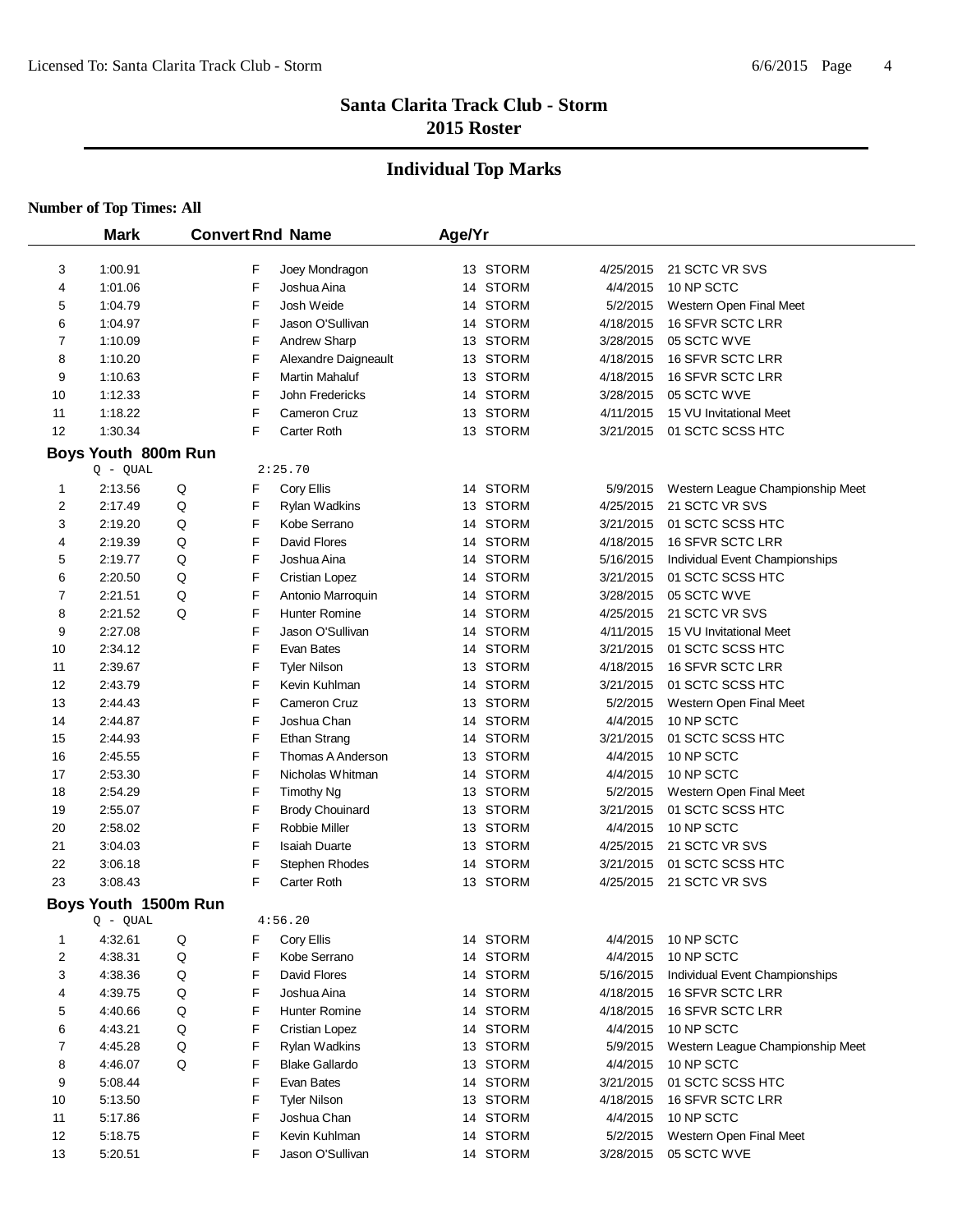# **Individual Top Marks**

|                | <b>Mark</b>                 | <b>Convert Rnd Name</b> |        |                                        | Age/Yr |                      |           |                                  |
|----------------|-----------------------------|-------------------------|--------|----------------------------------------|--------|----------------------|-----------|----------------------------------|
|                |                             |                         |        |                                        |        |                      |           |                                  |
| 14             | 5:29.26                     |                         | F<br>F | <b>Timothy Ng</b><br>Thomas A Anderson |        | 13 STORM             | 4/4/2015  | 10 NP SCTC                       |
| 15             | 5:29.65                     |                         |        |                                        |        | 13 STORM             | 4/4/2015  | 10 NP SCTC                       |
| 16             | 5:29.96                     |                         | F      | Cameron Cruz<br>Nicholas Whitman       |        | 13 STORM<br>14 STORM | 5/2/2015  | Western Open Final Meet          |
| 17             | 5:34.80                     |                         | F      |                                        |        |                      | 4/4/2015  | 10 NP SCTC                       |
| 18             | 5:36.29                     |                         | F      | Ethan Strang                           |        | 14 STORM             | 3/21/2015 | 01 SCTC SCSS HTC                 |
| 19             | 5:37.26                     |                         | F      | Josh Weide                             |        | 14 STORM             | 4/18/2015 | 16 SFVR SCTC LRR                 |
| 20             | 5:38.18                     |                         | F      | <b>Brody Chouinard</b>                 |        | 13 STORM             | 3/21/2015 | 01 SCTC SCSS HTC                 |
| 21             | 5:38.50                     |                         | F      | Robbie Miller                          |        | 13 STORM             | 4/25/2015 | 21 SCTC VR SVS                   |
| 22             | 5:42.63                     |                         | F      | Martin Garcia-Angel                    |        | 13 STORM             | 4/4/2015  | 10 NP SCTC                       |
| 23             | 5:48.34                     |                         | F      | <b>Isaiah Duarte</b>                   |        | 13 STORM             | 4/18/2015 | <b>16 SFVR SCTC LRR</b>          |
| 24             | 5:49.47                     |                         | F<br>F | Stephen Rhodes                         |        | 14 STORM             | 4/18/2015 | 16 SFVR SCTC LRR                 |
| 25             | 5:51.31                     |                         |        | Daniel Rush                            |        | 14 STORM             | 4/4/2015  | 10 NP SCTC                       |
| 26             | 6:17.51                     |                         | F      | Carter Roth                            |        | 13 STORM             |           | 4/25/2015 21 SCTC VR SVS         |
|                | Boys Youth 3000m Run        |                         |        |                                        |        |                      |           |                                  |
|                | $Q - QUAL$                  |                         |        | 11:12.00                               |        |                      |           |                                  |
| 1              | 9:45.49                     | Q                       | F      | <b>Hunter Romine</b>                   |        | 14 STORM             | 5/16/2015 | Individual Event Championships   |
| 2              | 9:59.19                     | Q                       | F      | Kobe Serrano                           |        | 14 STORM             | 3/28/2015 | 05 SCTC WVE                      |
| 3              | 10:05.31                    | Q                       | F      | Cory Ellis                             |        | 14 STORM             | 3/28/2015 | 05 SCTC WVE                      |
| 4              | 10:06.34                    | Q                       | F      | <b>Blake Gallardo</b>                  |        | 13 STORM             | 3/28/2015 | 05 SCTC WVE                      |
| 5              | 10:26.44                    | Q                       | F      | Joshua Aina                            |        | 14 STORM             | 4/11/2015 | 15 VU Invitational Meet          |
| 6              | 10:27.28                    | Q                       | F      | <b>Rylan Wadkins</b>                   |        | 13 STORM             | 3/28/2015 | 05 SCTC WVE                      |
| 7              | 10:27.77                    | Q                       | F      | David Flores                           |        | 14 STORM             | 3/28/2015 | 05 SCTC WVE                      |
| 8              | 10:51.20                    | Q                       | F      | <b>Tyler Nilson</b>                    |        | 13 STORM             | 5/16/2015 | Individual Event Championships   |
| 9              | 10:51.60                    | Q                       | F      | Joshua Chan                            |        | 14 STORM             | 5/16/2015 | Individual Event Championships   |
| 10             | 11:06.14                    | Q                       | F      | Evan Bates                             |        | 14 STORM             | 5/9/2015  | Western League Championship Meet |
| 11             | 11:10.08                    | Q                       | F      | Jason O'Sullivan                       |        | 14 STORM             | 4/25/2015 | 21 SCTC VR SVS                   |
| 12             | 11:17.91                    |                         | F      | <b>Timothy Ng</b>                      |        | 13 STORM             | 3/28/2015 | 05 SCTC WVE                      |
| 13             | 11:39.43                    |                         | F      | Daniel Rush                            |        | 14 STORM             | 4/4/2015  | 10 NP SCTC                       |
| 14             | 11:42.53                    |                         | F      | Thomas A Anderson                      |        | 13 STORM             | 3/21/2015 | 01 SCTC SCSS HTC                 |
| 15             | 12:37.91                    |                         | F      | Nicholas Whitman                       |        | 14 STORM             | 3/28/2015 | 05 SCTC WVE                      |
| 16             | 12:54.80                    |                         | F      | Robbie Miller                          |        | 13 STORM             | 3/21/2015 | 01 SCTC SCSS HTC                 |
| 17             | 12:57.29                    |                         | F      | <b>Isaiah Duarte</b>                   |        | 13 STORM             | 3/21/2015 | 01 SCTC SCSS HTC                 |
| 18             | 13:35.91                    |                         | F      | Carter Roth                            |        | 13 STORM             | 5/2/2015  | Western Open Final Meet          |
| 19             | 14:29.82                    |                         | F      | <b>Mason Peters</b>                    |        | 13 STORM             | 3/21/2015 | 01 SCTC SCSS HTC                 |
|                | Boys Youth 100m Hurdles 33" |                         |        |                                        |        |                      |           |                                  |
|                | $Q - QUAL$                  |                         |        | 18.40 15                               |        |                      |           |                                  |
| 1              | 17.13                       | Q                       | F      | Alec McDonald                          |        | 13 STORM             | 5/9/2015  | Western League Championship Meet |
| 2              | 18.03                       | Q                       | F      | Shane Boyle                            |        | 14 STORM             | 5/16/2015 | Individual Event Championships   |
| 3              | 18.17                       | Q                       | F      | John Fredericks                        |        | 14 STORM             | 5/9/2015  | Western League Championship Meet |
| 4              | 19.35                       |                         | F      | Jason O'Sullivan                       |        | 14 STORM             | 5/9/2015  | Western League Championship Meet |
| 5              | 20.91                       |                         | F      | Alexandre Daigneault                   |        | 13 STORM             | 4/25/2015 | 21 SCTC VR SVS                   |
| 6              | 21.16                       |                         | F      | Gavin Leising                          |        | 13 STORM             | 3/28/2015 | 05 SCTC WVE                      |
| $\overline{7}$ | 22.59                       |                         | F      | Kyle Shick                             |        | 14 STORM             | 4/18/2015 | 16 SFVR SCTC LRR                 |
|                | Boys Youth High Jump        |                         |        |                                        |        |                      |           |                                  |
|                | $Q - QUAL$                  |                         |        | $5 - 00.00$                            |        |                      |           |                                  |
| 1              | 4-06.00                     |                         | F      | Gavin Leising                          |        | 13 STORM             | 3/21/2015 | 01 SCTC SCSS HTC                 |
| $2^*$          | 4-04.00                     |                         | F      | Thomas Moore                           |        | 13 STORM             | 3/21/2015 | 01 SCTC SCSS HTC                 |
| 2*             | 4-04.00                     |                         | F      | Alec McDonald                          |        | 13 STORM             | 4/25/2015 | 21 SCTC VR SVS                   |
| 4              | 4-02.00                     |                         | F      | Cason Berrendaffan                     |        | 13 STORM             | 4/18/2015 | 16 SFVR SCTC LRR                 |
| 5*             | 3-10.00                     |                         | F      | Ethan Strang                           |        | 14 STORM             | 3/21/2015 | 01 SCTC SCSS HTC                 |